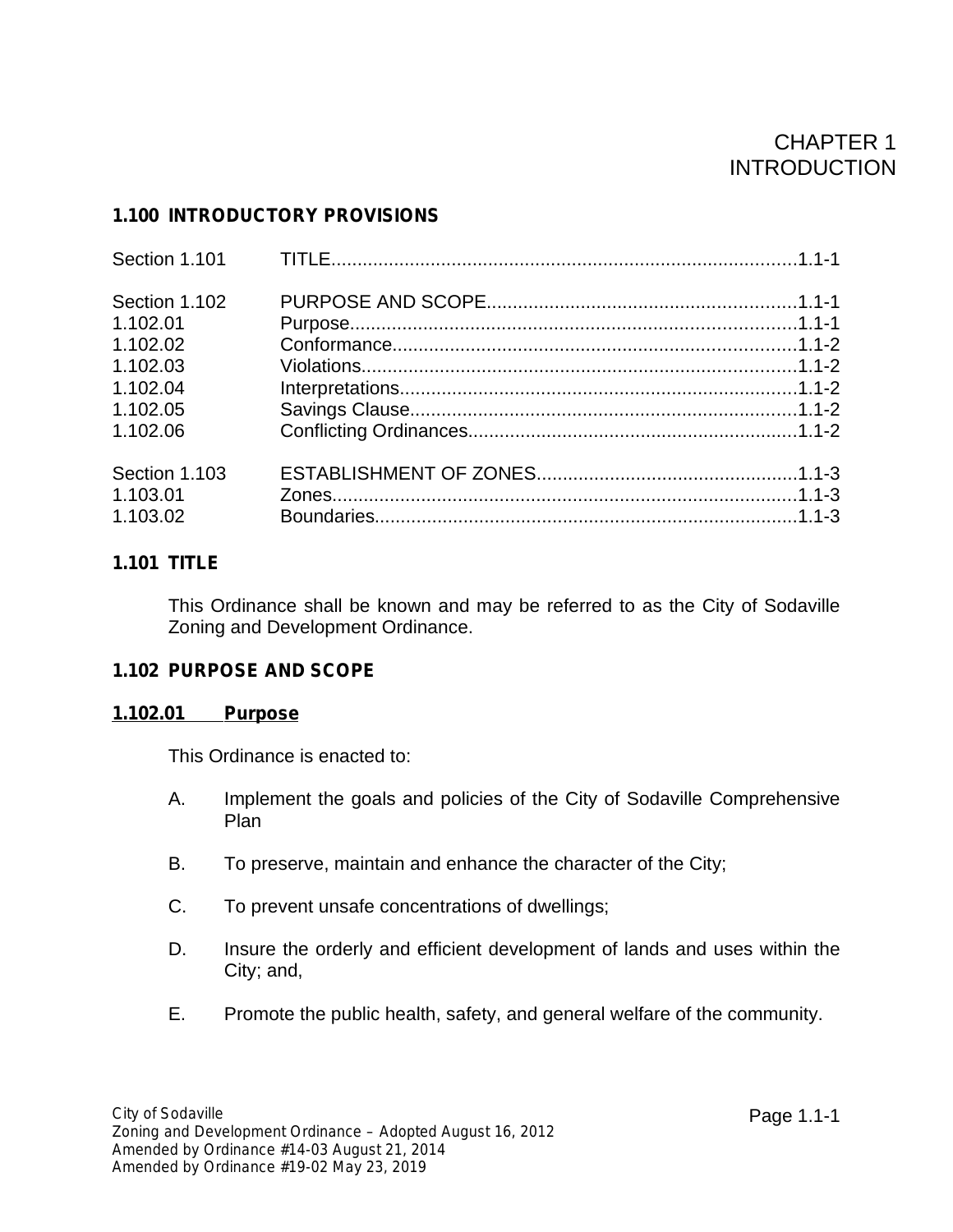# **1.102.02 Conformance**

- A. Conformance Required. The use of all land, as well as the construction, reconstruction, enlargement, structural alteration, movement, use, or occupation of any structure within the City of Sodaville shall conform to the requirements of this Ordinance.
- B. Permits Required. No building or structure subject to any of the provisions of this ordinance shall be erected, moved, reconstructed, extended, enlarged or altered unless all applicable structural, manufactured home, and similar permits have been issued by the Linn County Planning and Building Department, and unless all required sub-surface sewage disposal permits have been issued by the Linn County Environmental Health Program. Prior to submittal of the permits to Linn County, the Zoning Official shall certify on the face of the County permit that the permit complies with the provisions of this Ordinance and any other applicable City Ordinances.
- C. Permit Submittals. Applications for building permits shall be accompanied by a plot plan showing existing and proposed structures, wells and septic tank and drainfield locations.

## **1.102.03 Violations**

The Zoning Official shall have the power and duty to enforce the provisions of this ordinance. A violation of this ordinance shall be enforced pursuant to the City of Sodaville Enforcement Ordinance.

#### **1.102.04 Interpretation**

The provisions of this Ordinance shall be interpreted as minimum requirements. When this Ordinance imposes a greater restriction than is required by other provisions of law, or by other regulations, resolutions, easements, covenants or agreements between parties, the provisions of this Ordinance shall control.

#### **1.102.05 Savings Clause**

Should any section, clause or provision of this ordinance be declared invalid by a court of competent jurisdiction, the decision shall not affect the validity of the Ordinance as a whole or of the remaining sections. Each section, clause and phrase is declared severable.

# **1.102.06 Conflicting Ordinances**